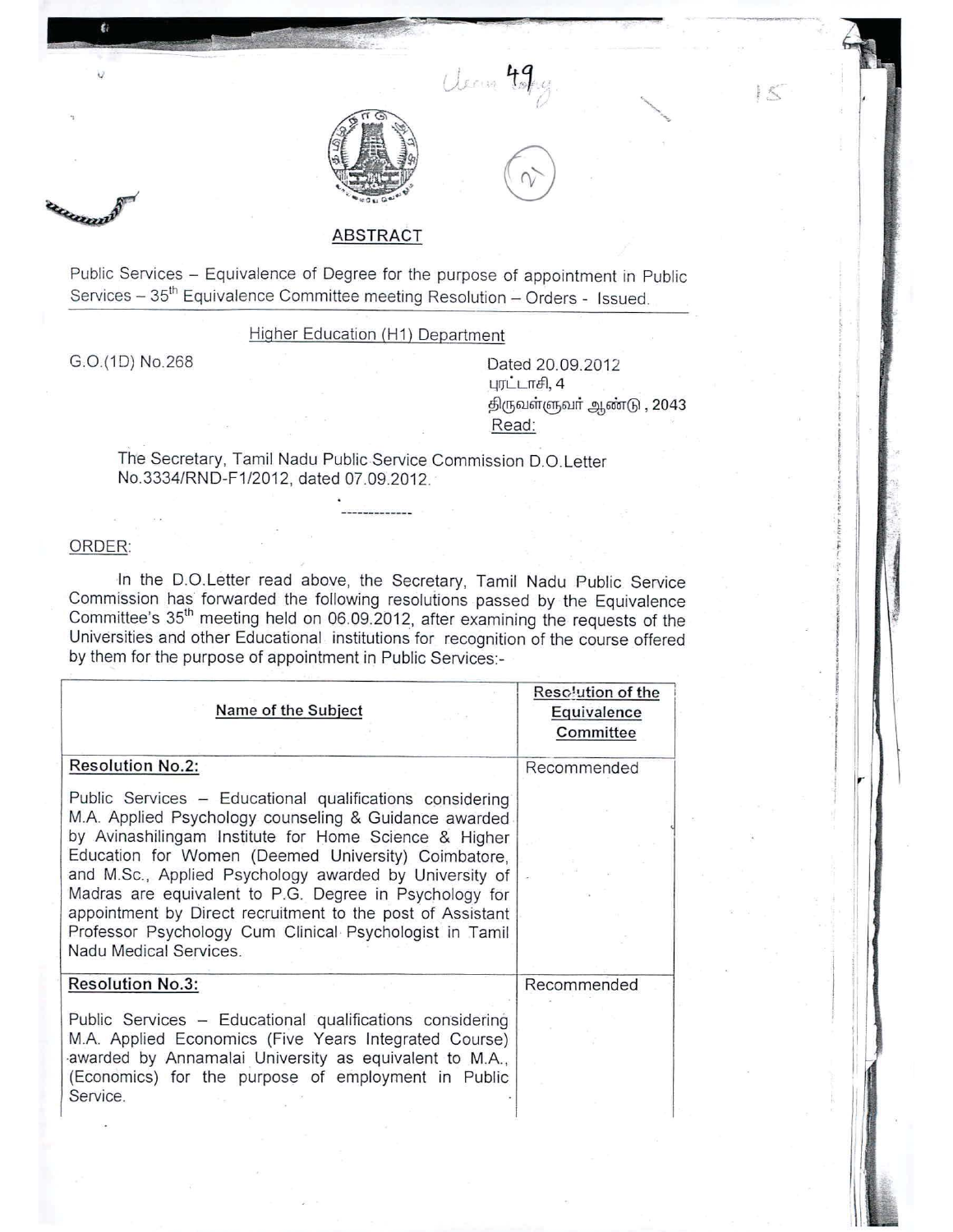| $-2-$                                                                                                                                                                                                                                                                                                                                                                                          |              |   |                                   |
|------------------------------------------------------------------------------------------------------------------------------------------------------------------------------------------------------------------------------------------------------------------------------------------------------------------------------------------------------------------------------------------------|--------------|---|-----------------------------------|
| Resolution No.4:                                                                                                                                                                                                                                                                                                                                                                               | Recommended. |   |                                   |
| Public Services - B.Sc., Plant Biology and Plant Bio-<br>technology awarded by Bharathiar University as equivalent<br>to B.Sc. Botany - for the purpose of employment.                                                                                                                                                                                                                         |              |   | Ur                                |
| Resolution No.5:                                                                                                                                                                                                                                                                                                                                                                               | Recommended  |   | An<br>pu                          |
| Public Services - B.A. History and Tourism degree<br>awarded by Bharathiar University as equivalent to B.A.<br>History - for the purpose of employment in public services.                                                                                                                                                                                                                     |              | J | Rei                               |
| <b>Resolution No.6:</b>                                                                                                                                                                                                                                                                                                                                                                        | Recommended  |   |                                   |
| Public Services - Educational qualifications - B.Lit., degree<br>in Tamil of Annamalai University, and Bharathiar University<br>as equivalent to B.Lit., in Tamil of Madras University.                                                                                                                                                                                                        |              |   | To                                |
| <b>Resolution No.12:</b>                                                                                                                                                                                                                                                                                                                                                                       | Recommended. |   | The<br>The                        |
| Public Services - Educational qualifications consideration<br>of M.A. Applied Psychology and M.Sc. Applied Psychology<br>awarded by Annamalai University as equivalent to M.A.<br>(Psychology) for the purpose of employment.                                                                                                                                                                  |              |   | The<br>The<br>Coi<br>The<br>All S |
|                                                                                                                                                                                                                                                                                                                                                                                                |              |   | The <sup>®</sup>                  |
| 2.<br>The Government after careful consideration, have decided to accept<br>the above recommendation of the Equivalence Committee and accordingly directed<br>as follows:-                                                                                                                                                                                                                     |              |   | Copy<br>The I<br>The F<br>The F   |
| (1) the M.A. Applied Psychology counseling & Guidance awarded by<br>Avinashilingam Institute for Home Science & Higher Education for Women<br>(Deemed University) Coimbatore, and M.Sc., Applied Psychology awarded by<br>University of Madras be considered as equivalent to P.G. Degree in Psychology for<br>appointment by Direct recruitment to the post of Assistant Professor Psychology |              |   | Sec<br>SF/S                       |

(2) The M.A. Applied Economics (Five Years Integrated Course) awarded by Annamalai University be considered as equivalent to M.A., (Economics) for the purpose of employment in Public Service.

Cum Clinical Psychologist in Tamil Nadu Medical Services.

(3) The B.Sc., Plant Biology and Plant Bio-technology awarded by Bharathiar University be considered as equivalent to B.Sc. Botany - for the purpose of employment

(4) The B.A. History and Tourism degree awarded by Bharathiar University be considered as equivalent to B.A History - for the purpose of employment in public services.